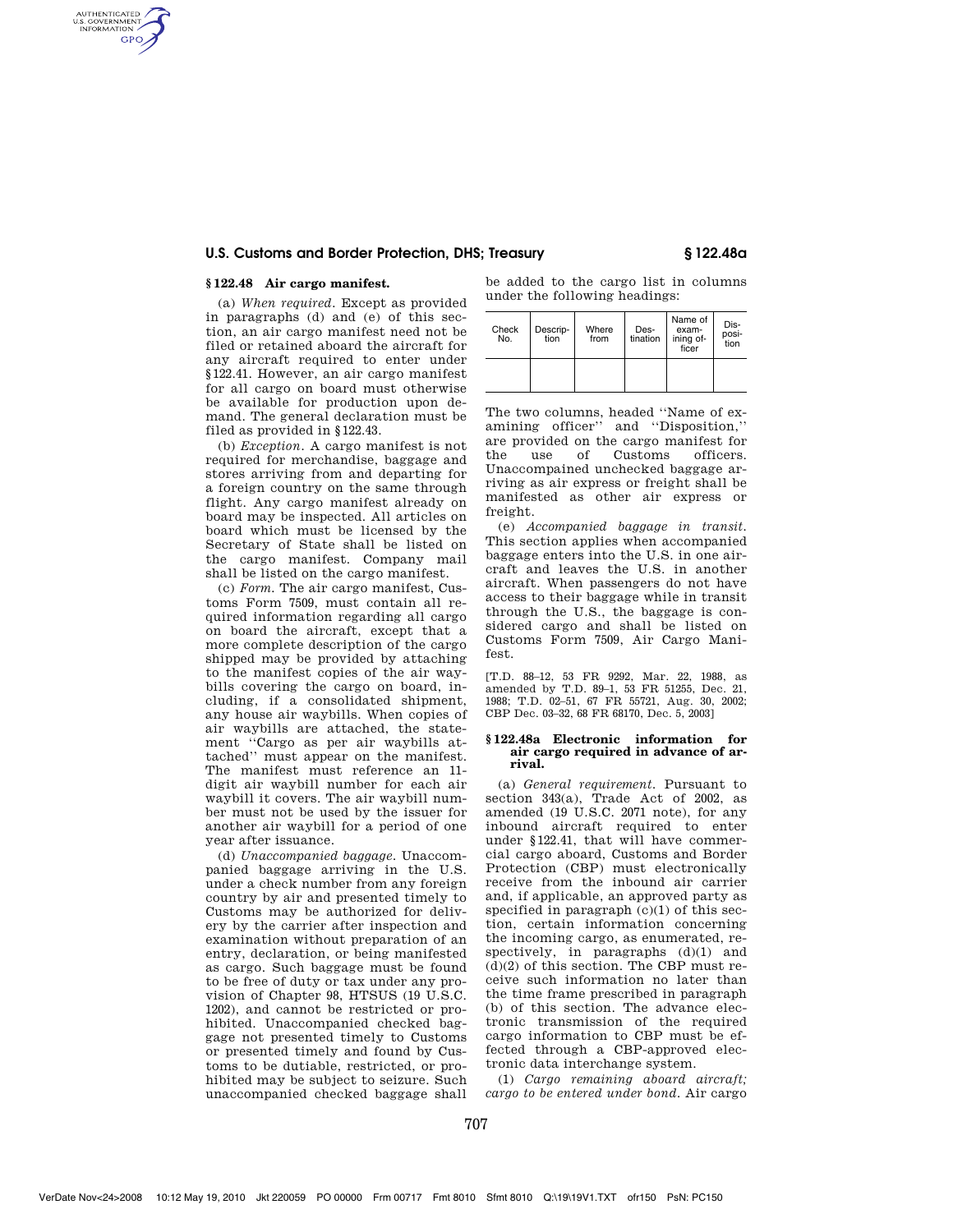arriving from and departing for a for-

eign country on the same through flight and cargo that is unladen from the arriving aircraft and entered, in bond, for exportation, or for transportation and exportation (see subpart J of this part), are subject to the advance electronic information filing requirement under paragraph (a) of this section.

(2) *Diplomatic Pouches and Diplomatic Cargo.* When goods comprising a diplomatic or consular bag (including cargo shipments, containers, and the like identified as Diplomatic Pouch) that belong to the United States or to a foreign government are shipped under an air waybill, such cargo is subject to the advance reporting requirements, but the description of the shipment as Diplomatic Pouch will be sufficient detail for description. Shipments identified as Diplomatic Cargo, such as office supplies or unaccompanied household goods, are subject to the advance reporting requirements of paragraph (a) of this section.

(b) *Time frame for presenting data*—(1) *Nearby foreign areas.* In the case of aircraft under paragraph (a) of this section that depart for the United States from any foreign port or place in North America, including locations in Mexico, Central America, South America (from north of the Equator only), the Caribbean, and Bermuda, CBP must receive the required cargo information no later than the time of the departure of the aircraft for the United States (the trigger time is no later than the time that wheels are up on the aircraft, and the aircraft is en route directly to the United States).

(2) *Other foreign areas.* In the case of aircraft under paragraph (a) of this section that depart for the United States from any foreign area other than that specified in paragraph (b)(1) of this section, CBP must receive the required cargo information no later than 4 hours prior to the arrival of the aircraft in the United States.

(c) *Party electing to file advance electronic cargo data*—(1) *Other filer.* In addition to incoming air carriers for whom participation is mandatory, one of the following parties meeting the qualifications of paragraph (c)(2) of this section, may elect to transmit to

CBP the electronic data for incoming cargo that is listed in paragraph  $(d)(2)$ of this section:

(i) An Automated Broker Interface (ABI) filer (importer or its Customs broker) as identified by its ABI filer code;

(ii) A Container Freight Station/ deconsolidator as identified by its FIRMS (Facilities Information and Resources Management System) code;

(iii) An Express Consignment Carrier Facility as identified by its FIRMS code; or,

(iv) An air carrier as identified by its carrier IATA (International Air Transport Association) code, that arranged to have the incoming air carrier transport the cargo to the United States.

(2) *Eligibility.* To be qualified to file cargo information electronically, a party identified in paragraph (c)(1) of this section must establish the communication protocol required by CBP for properly presenting cargo information through the approved data interchange system. Also, other than a broker or an importer (see  $$113.62(k)(2)$  of this chapter), the party must possess a Customs international carrier bond containing all the necessary provisions of §113.64 of this chapter.

(3) *Nonparticipation by other party.* If another party as specified in paragraph  $(c)(1)$  of this section does not participate in advance electronic cargo information filing, the party that arranges for and/or delivers the cargo shipment to the incoming carrier must fully disclose and present to the carrier the cargo information listed in paragraph  $(d)(2)$  of this section; and the incoming carrier, on behalf of the party, must present this information electronically to CBP under paragraph (a) of this section.

(4) *Required information in possession of third party.* Any other entity in possession of required cargo data that is not the incoming air carrier or a party described in paragraph (c)(1) of this section must fully disclose and present the required data for the inbound air cargo to either the air carrier or other electronic filer, as applicable, which must present such data to CBP.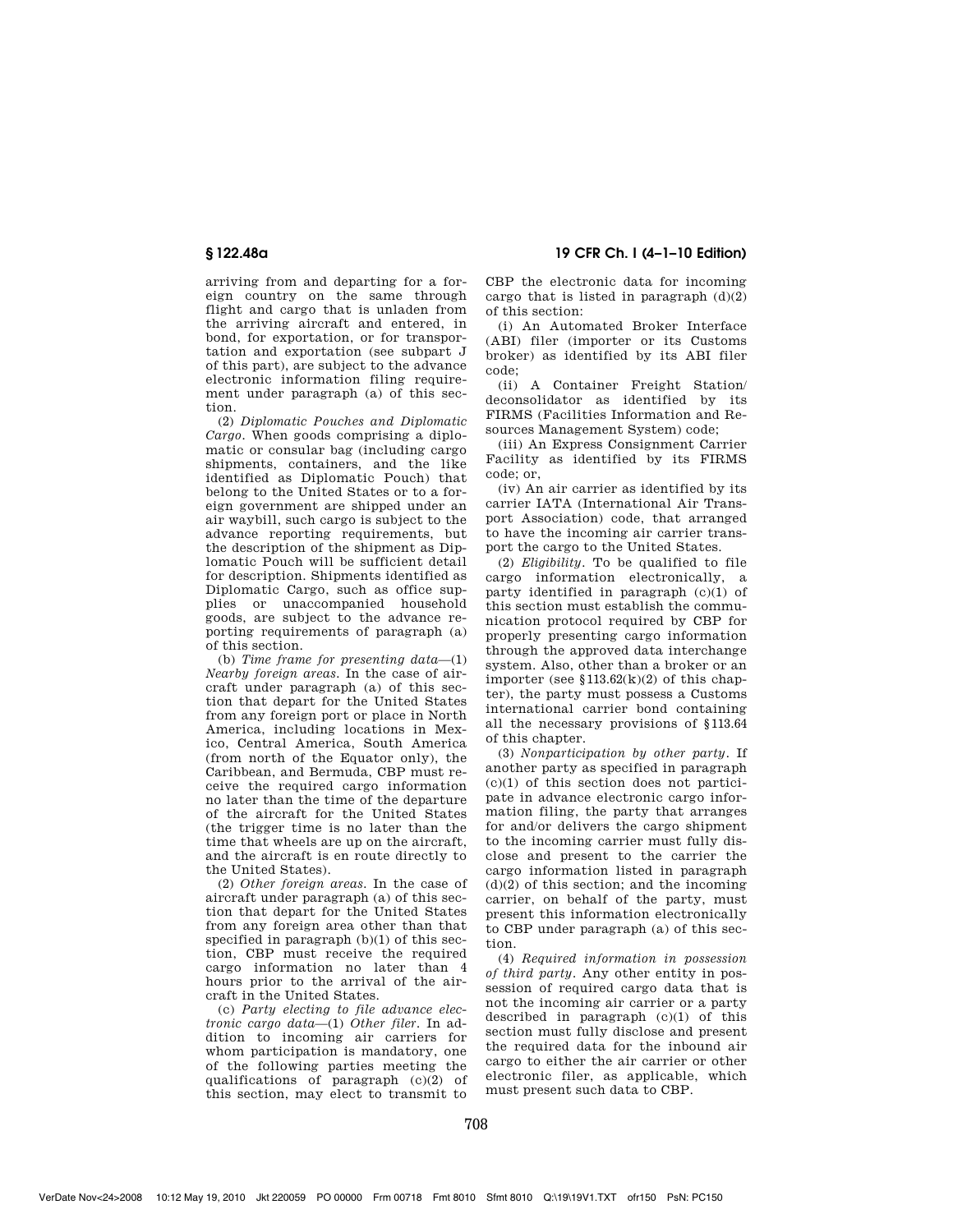# **U.S. Customs and Border Protection, DHS; Treasury § 122.48a**

(5) *Party receiving information believed to be accurate.* Where the party electronically presenting the cargo information required in paragraph (d) of this section receives any of this information from another party, CBP will take into consideration how, in accordance with ordinary commercial practices, the presenting party acquired such information, and whether and how the presenting party is able to verify this information. Where the presenting party is not reasonably able to verify such information, CBP will permit the party to electronically present the information on the basis of what that party reasonably believes to be true.

(d) *Non-consolidated/consolidated shipments.* For non-consolidated shipments, the incoming air carrier must transmit to CBP all of the information for the air waybill record, as enumerated in paragraph (d)(1) of this section. For consolidated shipments: the incoming air carrier must transmit to CBP the information listed in paragraph (d)(1) of this section that is applicable to the master air waybill; and the air carrier must transmit cargo information for all associated house air waybills as enumerated in paragraph (d)(2) of this section, unless another party as described in paragraph (c)(1) of this section electronically transmits this information directly to CBP.

(1) *Cargo information from air carrier.*  The incoming air carrier must present to CBP the following data elements for inbound air cargo (an ''M'' next to any listed data element indicates that the data element is mandatory in all cases; a ''C'' next to the listed data element indicates that the data element is conditional and must be transmitted to CBP only if the particular information pertains to the inbound cargo):

(i) Air waybill number (M) (The air waybill number is the International Air Transport Association (IATA) standard 11-digit number);

(ii) Trip/flight number (M);

(iii) Carrier/ICAO (International Civil Aviation Organization) code (M) (The approved electronic data interchange system supports both 3- and 2-character ICAO codes, provided that the final digit of the 2-character code is not a numeric value);

(iv) Airport of arrival (M) (The 3 alpha character ICAO code corresponding to the first airport of arrival in the Customs territory of the United States (for example, Chicago O'Hare = ORD; Los Angeles International  $Airport = LAX$ );

(v) Airport of origin (M) (The 3-alpha character ICAO code corresponding to the airport from which a shipment began its transportation by air to the United States (for example, if a shipment began its transportation from Hong Kong (HKG), and it transits through Narita, Japan (NRT), en route to the United States, the airport of origin is HKG, not NRT));

(vi) Scheduled date of arrival (M);

(vii) Total quantity based on the smallest external packing unit (M) (for example, 2 pallets containing 50 pieces each would be considered as 100, not 2);

(viii) Total weight (M) (may be expressed in either pounds or kilograms);

(ix) Precise cargo description (M) (for consolidated shipments, the word ''Consolidation'' is a sufficient description for the master air waybill record; for non-consolidated shipments, a precise cargo description or the 6-digit Harmonized Tariff Schedule (HTS) number must be provided (generic descriptions, specifically those such as "FAK" ("freight of all kinds"), "general cargo", and "STC" ("said to contain'') are not acceptable));

(x) Shipper name and address (M) (for consolidated shipments, the identity of the consolidator, express consignment or other carrier, is sufficient for the master air waybill record; for non-consolidated shipments, the name of the foreign vendor, supplier, manufacturer, or other similar party is acceptable (and the address of the foreign vendor, etc., must be a foreign address); by contrast, the identity of a carrier, freight forwarder or consolidator is not acceptable);

(xi) Consignee name and address (M) (for consolidated shipments, the identity of the container station, express consignment or other carrier is sufficient for the master air waybill record; for non-consolidated shipments, the name and address of the party to whom the cargo will be delivered is required. with the exception of ''FROB'' (Foreign Cargo Remaining On Board); this party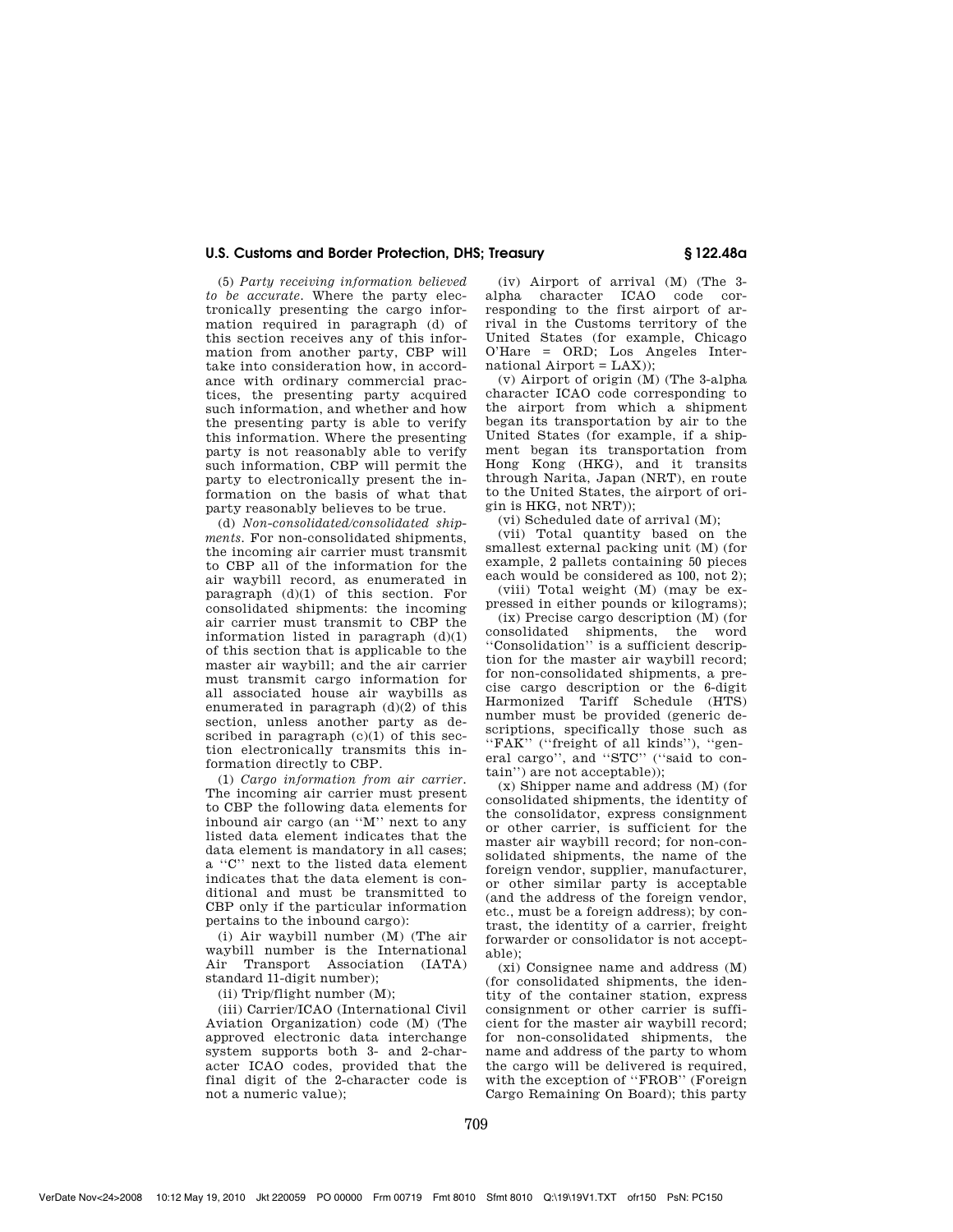**§ 122.48a 19 CFR Ch. I (4–1–10 Edition)** 

need not be located at the arrival or destination port);

(xii) Consolidation identifier (C);

(xiii) Split shipment indicator (C) (see paragraph (d)(3) of this section for the specific data elements that must be presented to CBP in the case of a split shipment);

(xiv) Permit to proceed information (C) (this element includes the permitto-proceed destination airport (the 3 alpha character ICAO code corresponding to the permit-to-proceed destination airport); and the scheduled date of arrival at the permit-to-proceed destination airport);

(xv) Identifier of other party which is to submit additional air waybill information (C):

(xvi) In-bond information (C) (this data element includes the destination airport; the international/domestic identifier (the in-bond type indicator); the in-bond control number, if there is one (C); and the onward carrier identifier, if applicable (C)); and

(xvii) Local transfer facility (C) (this facility is a Container Freight Station as identified by its FIRMS code, or the warehouse of another air carrier as identified by its carrier code).

(2) *Cargo information from carrier or other filer.* The incoming air carrier must present the following additional information to CBP for the incoming cargo, unless another party as specified in paragraph (c)(1) of this section elects to present this information directly to CBP. Information for all house air waybills under a single master air waybill consolidation must be presented electronically to CBP by the same party. (An ''M'' next to any listed data element indicates that the data element is mandatory in all cases; a ''C'' next to any listed data element indicates that the data element is conditional and must be transmitted to CBP only if the particular information pertains to the inbound cargo):

(i) The master air waybill number and the associated house air waybill number (M) (the house air waybill number may be up to 12 alphanumeric characters (each alphanumeric character that is indicated on the paper house air waybill document must be included in the electronic transmission;

alpha characters may not be eliminated));

(ii) Foreign airport of origin (M) (The 3-alpha character ICAO code corresponding to the airport from which a shipment began its transportation by air to the United States (for example, if a shipment began its transportation from Hong Kong (HKG), and it transits through Narita, Japan (NRT), en route to the United States, the airport of origin is HKG, not NRT));

(iii) Cargo description (M) (a precise description of the cargo or the 6-digit Harmonized Tariff Schedule (HTS) number must be provided);

(iv) Total quantity based on the smallest external packing unit (M) (for example, 2 pallets containing 50 pieces each would be considered as 100, not 2);

(v) Total weight of cargo (M) (may be expressed in either pounds or kilograms);

(vi) Shipper name and address (M) (the name of the foreign vendor, supplier, manufacturer, or other similar party is acceptable (and the address of the foreign vendor, etc., must be a foreign address); by contrast, the identity of a carrier, freight forwarder or consolidator is not acceptable);

(vii) Consignee name and address (M) (the name and address of the party to whom the cargo will be delivered in the United States, with the exception of ''FROB'' (Foreign Cargo Remaining On Board); this party need not be located at the arrival or destination port); and

(viii) In-bond information (C) (this data element includes the destination airport; the international/domestic identifier (the in-bond type indicator); the in-bond control number, if there is one (C); and the onward carrier identifier, if applicable (C)).

(3) *Additional cargo information from air carrier; split shipment.* When the incoming air carrier elects to transport cargo covered under a single consolidated air waybill on more than one aircraft as a split shipment (see §141.57 of this chapter), the carrier must report the following additional information for each house air waybill covered under the consolidation (An ''M'' next to any listed data element indicates that the data element is mandatory in all cases; a ''C'' next to any listed data